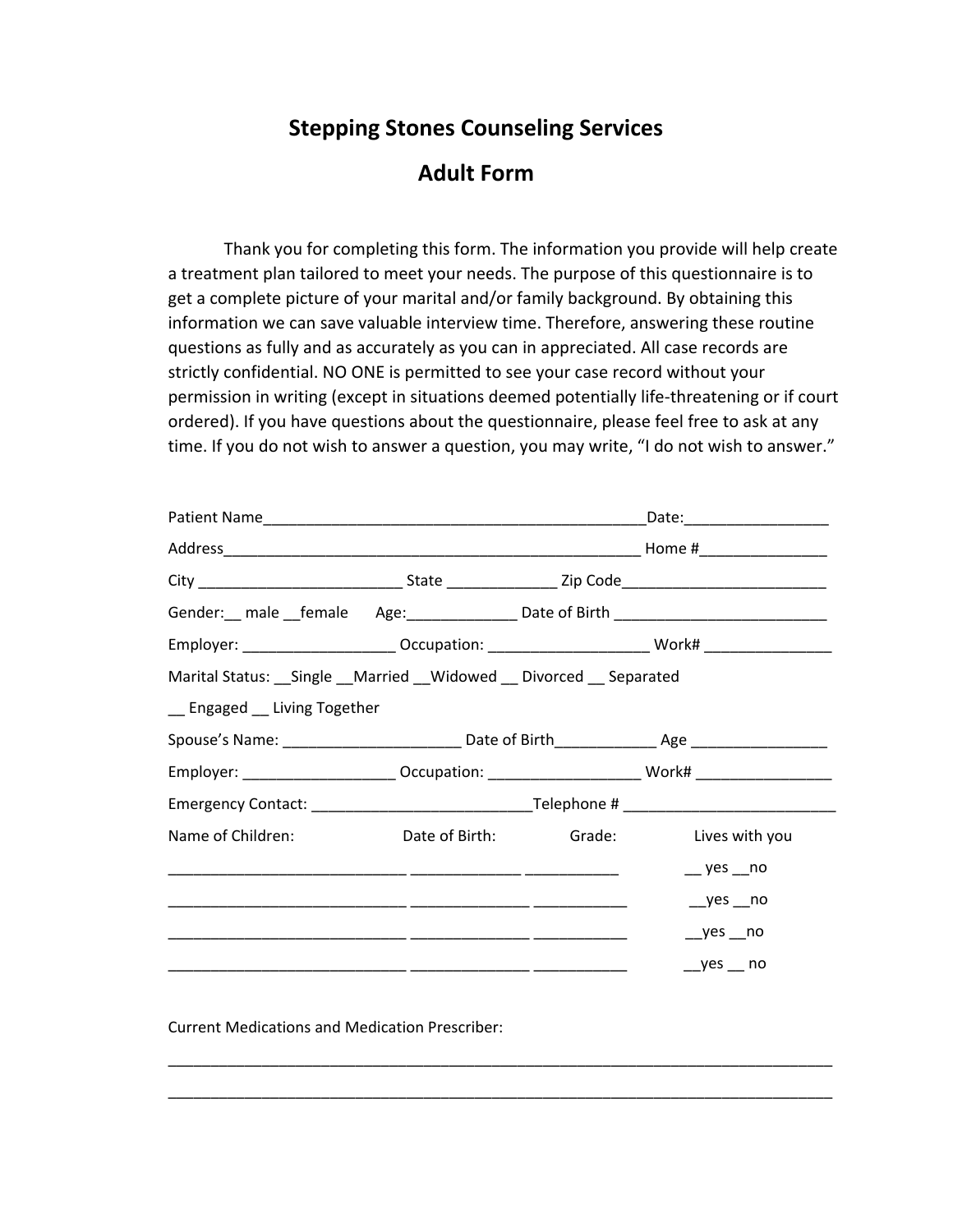| Name and telephone numbers of all physicians currently providing care: |                                                                                               |
|------------------------------------------------------------------------|-----------------------------------------------------------------------------------------------|
| Physician:                                                             | Telephone Number:                                                                             |
|                                                                        |                                                                                               |
|                                                                        | Have you, or anyone in your family ever attempted or committed suicide? ____ yes ____ no      |
| If yes, please indicate whom and when:                                 |                                                                                               |
|                                                                        |                                                                                               |
|                                                                        | What type of counseling or treatment have you had before? ______________________              |
| Family History:                                                        |                                                                                               |
| Father:                                                                | Living? __ yes __ no Father's age __________ If deceased, his age when he died? _____________ |
|                                                                        |                                                                                               |
|                                                                        |                                                                                               |
| Mother:                                                                |                                                                                               |
|                                                                        | Living? __ yes __ no Mother's age________________ If deceased, her age when she died? _______ |
|                                                                        |                                                                                               |
| Mother's occupation:                                                   |                                                                                               |

\_\_\_\_\_\_\_\_\_\_\_\_\_\_\_\_\_\_\_\_\_\_\_\_\_\_\_\_\_\_\_\_\_\_\_\_\_\_\_\_\_\_\_\_\_\_\_\_\_\_\_\_\_\_\_\_\_\_\_\_\_\_\_\_\_\_\_\_\_\_\_\_\_\_\_\_\_\_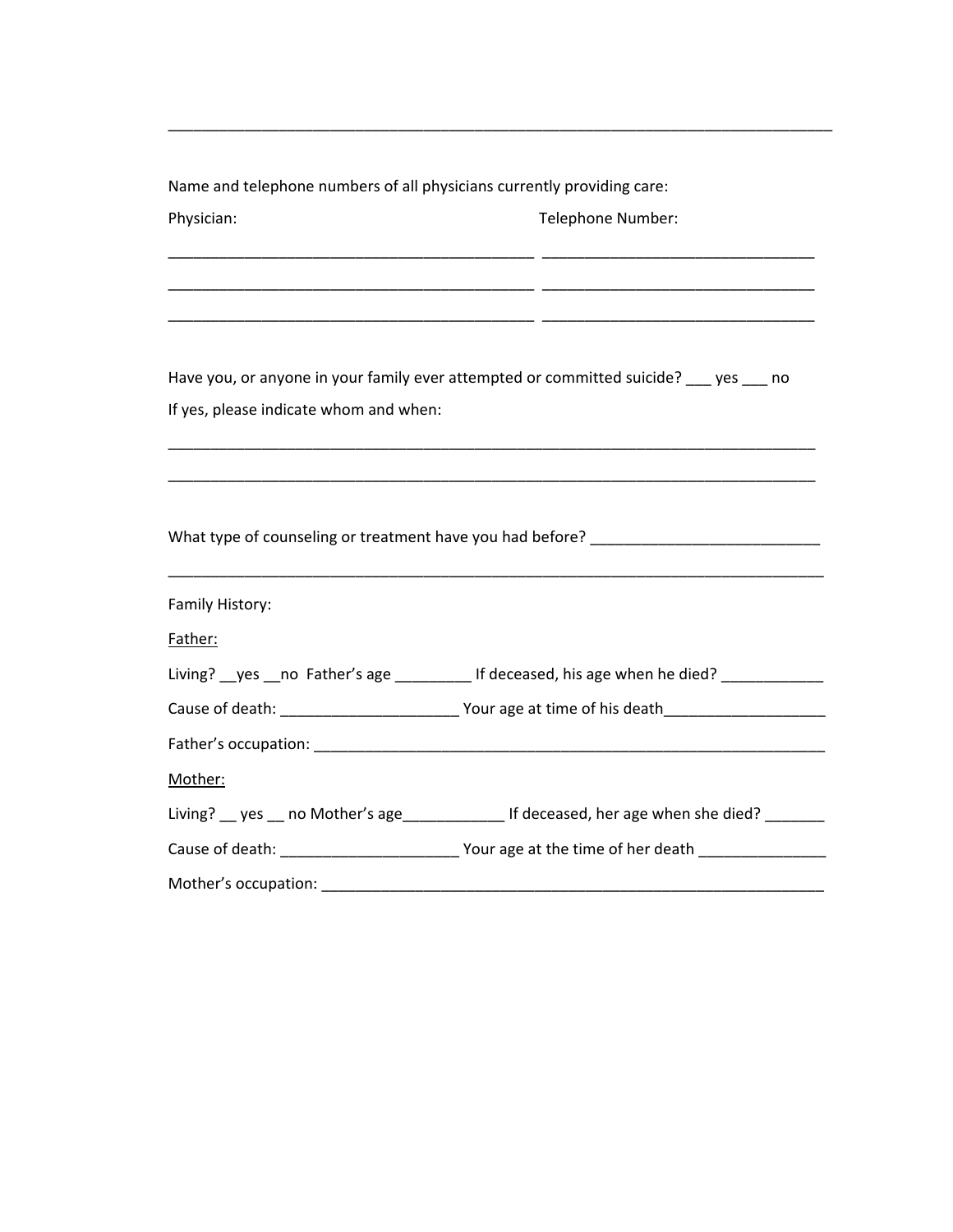Please check any of the following which apply and indicate the family member involved such as spouse, child, father, mother, brother, sister, yourself and so on.

| Event: | Family member involved |
|--------|------------------------|
|        |                        |
|        |                        |
|        |                        |
|        |                        |
|        |                        |
|        |                        |
|        |                        |
|        |                        |
|        |                        |
|        |                        |
|        |                        |
|        |                        |
|        |                        |
|        |                        |
|        |                        |
|        |                        |
|        |                        |
|        |                        |

Have you ever used: (check all that apply) What age?

alcohol sedatives barbiturates tobacco heroin LSD \_\_caffeine \_\_methadone \_\_ cocaine/crack \_\_stimulants \_\_tranquilizers \_\_pain medication \_\_PCP \_\_marijuana \_\_inhalants, glue, Freon , butane, gasoline

Has anyone in your family ever been concerned about your abuse of drugs and alcohol sayes no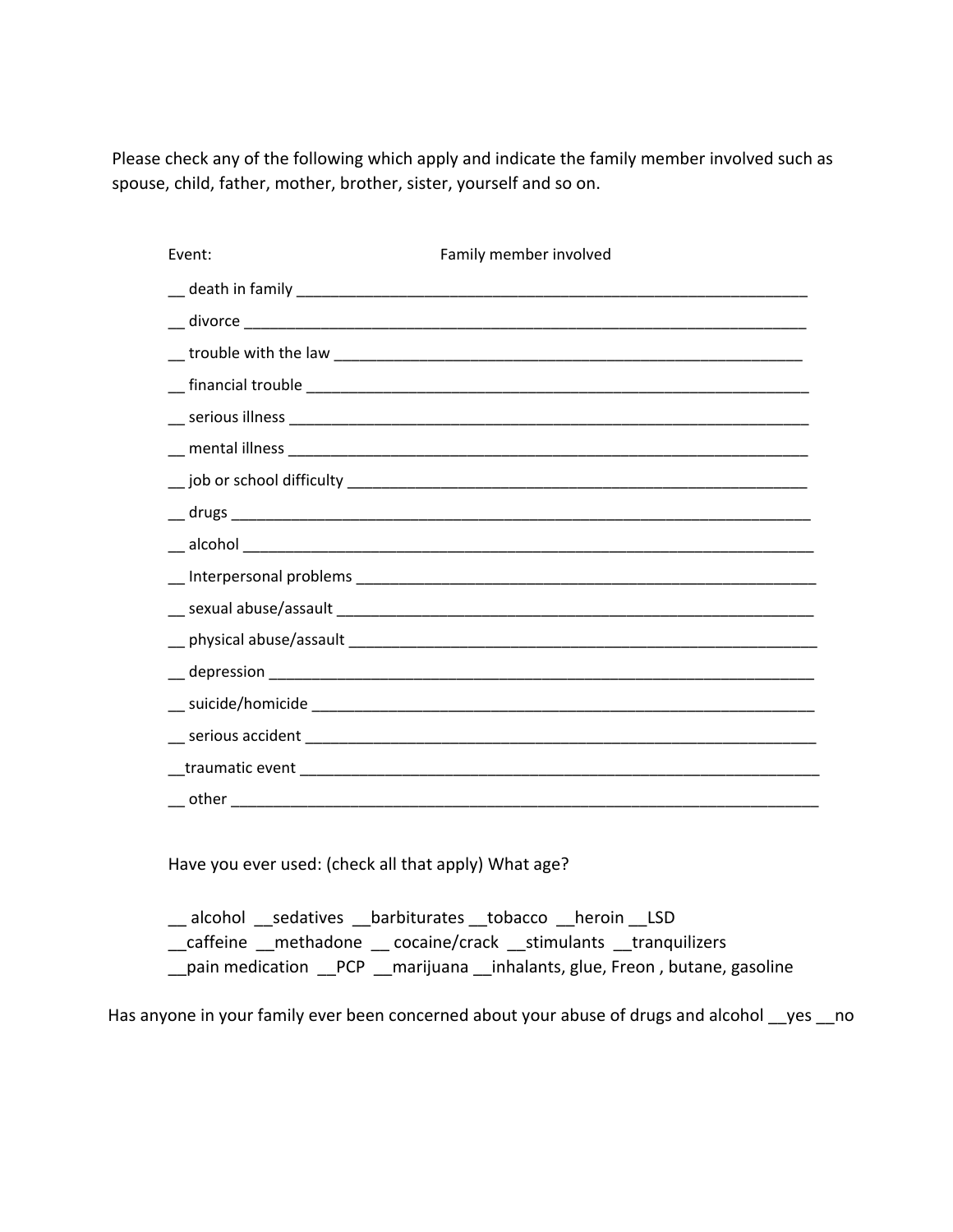## **Current signs/ symptoms**

0= None

1= Mild (Impacts quality of life but no significant impairment of the day‐to‐day functioning)

2=Moderate (significant impact on quality of life and/or day‐to‐day functioning) 3=Severe (profound impact on quality of life and day‐to‐day functioning)

Depressed mood (sadness) 0 1 2 3 Eating patterns (increase/decrease) 0 1 2 3 Sleep patterns (increase/decrease) 0 1 2 3 Elimination disturbance 0 1 2 3 Low energy 0 1 2 3 Problems with coordination 0 1 2 3 Poor concentration 0 1 2 3 Agitation (can't be still) 0 1 2 3 Mood swings 0 1 2 3 Irritability (anger) 0 1 2 3 General anxiety (nervousness) 0 1 2 3 Panic attacks 0 1 2 3 Phobias (excessive fears of certain things) 0 1 2 3 Repeating unwanted thoughts or behaviors 0 1 2 3 Binging 0 1 2 3 Purging 0 1 2 3 Anorexia 0 1 2 3 Suspicious of others 0 1 2 3 Hearing things without apparent cause 0 1 2 3 Seeing things without apparent cause 0 1 2 3 Aggressive behaviors 0 1 2 3 Not complying with rules or laws 0 1 2 3 Sexual problems 0 1 2 3

Any other physical/mental problems‐ please specify